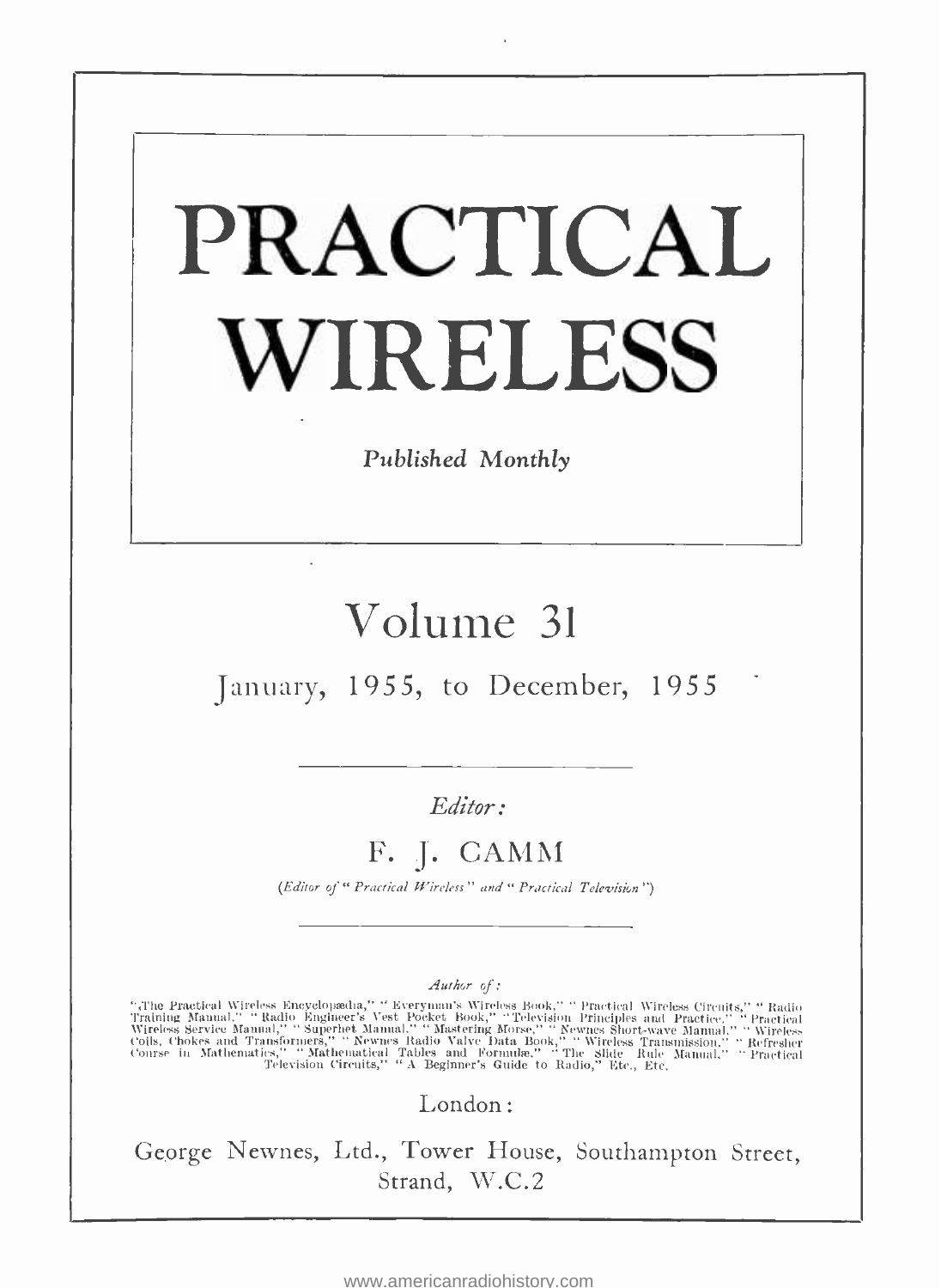# INDEX

#### A

- 
- 
- 
- 
- 
- 
- Aerial coils, potted iron-dust, 245<br>
—— efficiency, topband, 674<br>
——, relay controlled directional, 217<br>
systems, topband, 214<br>
Airials for topband, 2014<br>
Aid, DX, 373<br>
Aligning and servicing F.M. receivers,<br>
553<br>
America
- 
- 
- , a single ended D.C., 701<br>-- design, 10. 106, 144, 206<br>-- performance, improving, 469,<br>- 541, 609
- , 541, 609 mixer, a cascaded twin -triode B.C. coupled, 46 Analyser, a set, 605  $\lambda$ n eight -valve A.M. /F.M. receiver, 755
- 
- 

#### 8

- BBC frequency modulation, more<br>
about, 346<br>
Bedside push-button four, making a,<br>  $223$ <br>
Beginner's guide to radio, 37, 93,<br>
Beginner's guide to radio, 37, 93,<br>
Bench power supply, a versatile, 611<br>
Bias oscillator, tape e
- 
- 
- 
- 
- 
- 
- 
- 
- 
- 
- 85, 151, 237

#### C

- 
- Car radio installation, 177<br>
 unking a, 683, 735<br>
 cascaded twin-triode R.C.-coupled<br>
amplifier/mixer, 46<br>
Case of nodulation lum, 430<br>
Cellophane wraps for Mullard valves,<br>  $437$ <br>
Cellophane wraps for Mullard valves,<br>
- 
- 
- 
- 
- 
- 
- 
- $\begin{tabular}{l|l|l|} \hline \textbf{0.14} & \textbf{0.14} & \textbf{0.14} & \textbf{0.14} & \textbf{0.14} & \textbf{0.14} & \textbf{0.14} & \textbf{0.14} & \textbf{0.14} & \textbf{0.14} & \textbf{0.14} & \textbf{0.14} & \textbf{0.14} & \textbf{0.14} & \textbf{0.14} & \textbf{0.14} & \textbf{0.14} & \textbf{0.14} & \textbf{0.14} & \textbf{0.14} & \textbf{$
- 
- 
- lator and audio oscillator, 286<br>
Comments of the month, 7, 71, 135,<br>  $F = 639$ , 731  $\sqrt{367}$ , 597,<br>
Communication receivers. a crystal<br>
marker for. 462<br>  $\begin{array}{r} \text{constant} \to 0.462 \\ \text{mean} \to 0.460 \text{e} \to 0.511, 237 \\ \text{mean} \to 0.60 \text$
- 
- Frequency for, 617<br>
Compass, G.E.C. radio, 205<br>
Frequency for, 677<br>
Somponent show, radio, 1955, 25, 334<br>
Component show, radio, 1955, 25, 334<br>
Construction, New Valve, 365<br>
Construction, New Valve, 365<br>
Poster,
- 
- 
- 
- 
- 
- remote, 617 Control from the extension speaker,<br>remote, 617<br>Conversion of D.C. voltage, 697<br>Crystal circuits, overtone, 277<br>—— marker for communication<br>receivers, 462

#### D

**D.**<br>D.C. amplifier, a single-ended, 701<br>Denco fish-band coils, 314<br>Denco fish-band coils, 314 Design, amplifier, 10, 106, 144, 206<br>
Designing a receiver with screen A.V.C., 178<br>
— the Pi network tank circuit, 557<br>
— the power pack, 738<br>
Designs and uses of relays, 138, 202, the power pack, 738<br>Designs and uses of relays, 138, 202,<br>301, 337, 400<br>Diode testing, transistor and, 746<br>Dial modification, 433<br> $\rightarrow$  transistor and, 746<br>- transistor loudspeaker receiver,<br>85 546 -transistor loudspeaker receiver, Birectional aerial, relay controlled, 217<br>Discharge valves, surplus gas filled, 173<br>Discriminators, understanding F.M.,<br>689<br>DX aid, a, 373<br>Dyeline process, the, 226

#### E

- 
- 
- 
- 
- Earphones, " radio," 242 Economical gramophone amplifier, 330  $\overline{E}$  Efficiency, topband aerial, 674 Ekco AM/FM receivers, 501 Electronic brain, 698  $\overline{E}$  organ employs Osram valves, new, 208  $\overline{E}$  organ employs O
- 
- 
- $\begin{array}{l} 405 \\ \text{Equilibrium},\ \text{American test},\ 282 \\ \text{Even-Ready FM/AM all-dry receiver},\\ 709 \\ \text{Exhibitation},\ \text{German radio},\ 524 \\ \text{Ex-R.A.F. R1132A receiver},\ \text{modify-}\ \\ \text{Intel},\ 142,\ 429 \\ \text{Extension},\ \text{Rugby radio},\ 618 \\ \text{Exteension},\ \text{hypergator},\ \text{remote control from} \end{array}$
- the, 617

#### F

Fader unit, a three-channel mixer,  $+25$ <br>Fatigue tester, an ultrasonic, 566<br>Fatigue tester, an ultrasonic, 566<br>F.M. discriminators, understanding,<br> $\overline{553}$ <br> $\overline{589}$ <br>receiver, aligning and servicing,<br> $\overline{553}$ <br> $\overline{57$ 

- 
- 
- 
- 
- 
- recepters, choice of intermediate, 677<br>1970 modulation, more about BBC,<br>346 Fundamentals of iron-selenium cells,<br>Fury Four, the new, 31
- 

#### G

- Gas-filled discharge valves, surplus,<br>Gas to oil firing conversion, 84<br>Gasholder inspections, walkie-talkies<br>for, 30<br>(i.g., 0) Gonpass, 205
- 
- 
- 
- 
- for, 30 G.E.C. radio compass, 205 German radio exhibition, 524 Gramophone amplifier, an economical, 330 Guide to radio, the beginner's, 37,
- 93, 157

<www.americanradiohistory.com>

#### H

- 
- 
- Heating, pig sty, 44<br>Hi-Fi, low cost, 41<br>High -speed decade counter tube, 501<br>High-speed decade counter tube, 501<br>High-speed decade counter tube, 501<br>H.M.V. 3-speed radiogram, 314<br>How many turns, 472, 528
- 

#### I

- Improved T.R.F. tuning, 681 Improving amplifier performance, 469,
- 
- 541, 609 Indicators, surplus Bolometer, 24 Inspections, walkie- talkies for gas- holder, 30 Interests, listening and viewing habits
- 
- of minors, 158<br>Intermediate frequency for communi-<br>cation receivers, choice of, 677
- International Radio Controlled Models<br>Soc., 434 Iron-selenium cells, fundamentals of
- (314

### $J$  and  $J$

J.B. "pot. lock," 501 Junction transistors, new

#### L

M

Magnetic recording tape, new, 345<br>Making a bedside Push, buthon Four, 223<br>Making a bedside Push-button Four,<br> $\frac{223}{223}$  a can radio, 683, 735<br>—— a radio telescope, 287, 351<br>—— a radio telescope, 287, 351<br>—— a sensitive

, Inore about BBC frequency, 346 Modifying the Ex-R.A.F. R1132A<br>receiver, 142, 429<br>receiver, 142, 429<br>More about BBC frequency modula-

tion, 346

Leak pre-amplifier, 709<br>Lifeboat radio, portable, 50<br>Link coil, uning the, 493<br>Lip and throat nicrophone, surplus. 76<br>Loaded Aerials for topband, 602<br>Locating obscure faults, 309<br>Loudspeaker receivers, diode-transistor, 88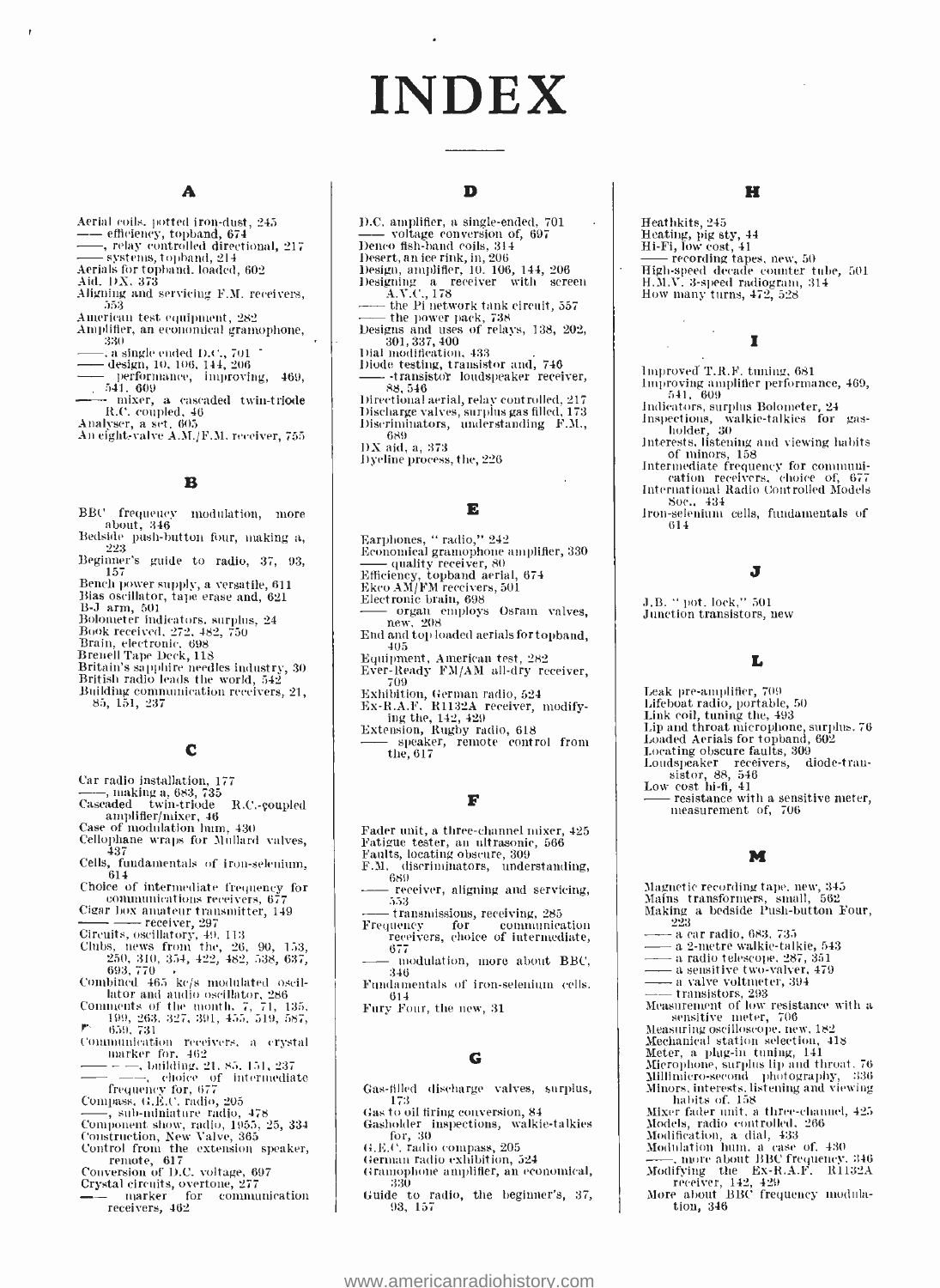Mullard valves, cellophane wraps for,  $\frac{437}{40}$ <br>inction transistors, 566 power triode, 709<br> $\frac{1}{100}$  power triode, 709<br>Multivibrator timebase, 777

N

- National Radio Show, the 533, 590, 669 New electronic organ employs Osram
- 
- 
- 
- 
- 
- 
- 
- 
- 
- 
- 
- 
- New eigenement<br>
valves, 208<br>  $\rightarrow$  Party Four, the, 31<br>
Party Four, the, 31<br>  $\rightarrow$  H.F. point contact transistor, 437<br>  $\rightarrow$  H.F. point contact transistor, 542<br>  $\rightarrow$  magnetic recording tape. 345<br>  $\rightarrow$  magnetic recording to a
- 310, 354, 4.22, 482, 538, 637, 603, 770 front the trade, 118, 182, 245, 314, 437, 501, 566, 709

o

- On your wavelength, 15, 79, 143, 213, 279, 345, 413, 471, 535, 601, 673, 745 Open to discussion, 57, 121, 185, 249,
- 313, 377, 441, 505, 569, 641,<br>713, 785<br>Oscillator, a combined 465 kc/s |
- Oscillator, a combined 465 kc/s<br>modulated oscillator and audio,<br> $286$ <br>Oscillators for vibrator,  $221$ <br>Oscillators for vibrator,  $221$ <br>Oscillators circuits,  $49,113$ <br>Osmar vibrator ( $295$  A.F. valve,  $466$ <br>Osmar W755 A.F.
- 
- 
- 
- 
- 

#### P

- Phase splitting valve, 490, 408<br>
Philips L.F. valve voltneter, 566<br>
 recorder<br>
protography, millimiero second, 336<br>
Photography, millimiero second, 336<br>
Philips (Englisher, 145<br>
 tanks, more on, 16<br>
Pitfall, resistor, 1
- 
- 246, 306, 374, 438, 502, 565,<br>
638, 710, 762<br>
Push-button Four, making a bedside,<br>
223<br>
Pye motor-eyele to sidecar intercom.,<br>
566<br>

#### R

R.1132A receiver, modifying the ex-<br> $R.A.F., 142, 429$ 

PRACTICAL WIRELESS

R.1155, selectivity and the, 741<br>
Radio and TV sales, 534<br>
Radio compass, G.E.C., 205<br>  $\overline{\phantom{a}}$  monoponent show, 1955, 25, 334<br>
controlled models, 266<br>  $\overline{\phantom{a}}$  taxis, 268<br>  $\overline{\phantom{a}}$  taxis, 268<br>  $\overline{\phantom{a}}$  taxis, — extension, Rugby, 618<br>— installation, car, 177<br>—, nuaking a car, 683, 735 , portable lifeboat. 50 receiver, servicing,  $-357$ ,  $415$ ,  $+63$ ,  $525$ ,  $596$ ,  $665$ ,  $765$   $-$  show, the national, 533, 590, 669 telescope, making a, 287, 351  $-$ , the beginner's guide to, 37, 93, , the béginner's guide to, 37, 93,<br>
157 – 157 – Horizon, 8-valve superhet, 159, 229, 269<br>
Rai-Tel-Ade, 314<br>
Rai-Tel-Ade, 314<br>
Ratio board, resistance, 477<br>
R.C.-coupled annulifier/mixer, a case-caded twin-triode, 46<br>
R.D. unit, 118 - Receiver, a cigar box. <sup>2117</sup>and econouticaf quality-. <sup>80</sup> , an 8 valve A.M. I.1t., 755 , a :3 -stage transistor, 662 -, diode- transistor loudspeaker, <sup>88</sup>  $\frac{1}{2}$ , diode-transistor loudspeaker, 88<br>-, modifying the ex-R.A.F. R1132A,  $\frac{1}{2}$ 178<br>178<br>Receivers, a crystal marker for com-<br>munication, 462<br>1..., aligning and servicing F.M., 553  $\frac{1}{2}$ , aligning communication, 21,<br> $\frac{85}{23}$ , 151, 237<br> $\frac{1}{2}$ , choice of intermediate frequency 85, 151, 237<br>
---, choice of intermediate frequency<br>
for communication, 677<br>
---, servicing radio, 357, 415, 463,<br>
525, 595, 665, 765<br>
Receiving F.M. transmissions, 285 Recordergram, Philips, 245<br>Recording, new technique for sound, Recording, new technique for sound,<br> $\begin{array}{l} \text{74}\ \text{pes, new} \text{ hi-fl, 50} \ \text{Rectangular'scope tube, 182} \ \text{Reetangular'scope tube, 182} \ \text{Reletotometer system, new, 336} \ \text{Reletay-controled directional acrial, 217} \end{array}$  $301, 337, 400$ <br>
Remote control from the extension<br>
speaker, 617<br>
Resistance ratio board, 477<br>
with a sensitive inverter, measure-<br>
ment of low, 706<br>
Remote the world of wireless, 8, 72,<br>
136, 200, 264, 328, 392, 456, 520

#### S

Sapphire needles industry. Britain's, 30 Scope tube, rectangular, 182 Scratch filter and tone control, a pre-amplifier with. 458 Sereen A,V.C., designing a receiver with, 178 Screen A,C.t'., designing a receiver Selection selection, increasing a station, 536<br>selectivity and R.1155, 741<br>Sensitive two-valuer, making a, 479<br>Serveing F.M. receivers, making a, 479<br>Serveing F.M. receivers, aligning and,<br>553 5.25, 596, 665, 765 Short -wave notes and notions, 273,  $\begin{array}{l} \text{...} \ \text{...} \ \text{...} \ \text{...} \ \text{...} \ \text{...} \ \text{...} \ \text{...} \ \text{...} \ \text{...} \ \text{...} \ \text{...} \ \text{...} \ \text{...} \ \text{...} \ \text{...} \ \text{...} \ \text{...} \ \text{...} \ \text{...} \ \text{...} \ \text{...} \ \text{...} \ \text{...} \ \text{...} \ \text{...} \ \text{...} \ \text{...} \ \text{...} \ \text{...} \ \text{...} \ \text{...} \ \text{...} \ \text{...} \ \text{...} \ \text{$ 

section, 21, 85, 151, 237, 273, 349, 397, 462, 677

Simple neon tuning indicator, 370 Single-ended D.C. amplifier, 701<br>Span, a three-valve, 753<br>Small mains transformers, 562<br>Sound recording. new technique for, 74<br> extension, 617<br>
Speaker, remote control from the<br>
extension, 617<br>
Starting on topband, 101<br>
Station selection, mechanical, 418<br>
Stereosonic tape records, new, 350<br>
Sub-miniature radio compass, 478<br>
Superhet radiogram, eigh

- 2211. 269 Superhits, two- and three -valve, 549, 629 Surplus kilometer indicators, 24 gas -filled discharge valves, 173 lip and throat microphone, 76 vibrator power units, :369 Switched auto station selection, 536
- 
- 

#### T

Tape erase and bias oscillator, 621<br>  $\overline{\phantom{a}}$  recorder, a new, 742<br>  $\overline{\phantom{a}}$  recorder, telephone attachment<br>
for, 414 fur, 414 - records, new stereosonic, 350<br>Taxis, radio controlled. 268<br>Technical training scheme, 434 Technique for sound recording, new, 74<br>Telephone - attachment - for - a - tape recorder, 414<br>Telescope, making a radio, 287, 351<br>Tester, an ultrasonic fatigue, 566<br> $\frac{36}{2}$ recorder, 20<br>
Telescope, making a radio, 287, 351<br>
Test - an ultrasonic fatigne, 566<br>
Test - quipment , American. 282<br>
Test - instruments, using, 13, 77, 169,<br>
209, 289, 342, 408, 485, 522, 633,<br>
209, 289, 342, 408, 485, 5 Thermionie valve, 50th anniversary<br>of the invention of, 54 Three-channel mixer fader unit, 425<br>Throat microphone, surplus lip and, 76<br>Timchase, a unitrivibrator, 777 Tune control, a pre-amplifier with<br>the scratch filter and, 458<br> $\frac{1}{\sqrt{2}}$  Tone control, a pre-amplifier with scatch field aerial efficiency,  $674$ <br> $\overline{\phantom{0}}$ , end and top loaded aerials for,<br> $\overline{405}$ <br> $\overline{\phantom{0}}$ , loaded aerials for,  $602$  $\frac{105}{405}$  -, loaded aerials for,  $602$ <br> $\frac{405}{405}$  starting on, 101<br>Trade, news from the, 118, 182, 245, 314, 437, 501, 566, 709<br>Train, radio-controlled, :398<br>Training scheme, technical, 434<br>Transformers, small mains, 562 Transistor and diode testing. 746<br>———, new- H.F. point contact, 437<br>——— receiver, a three-stage, 662 Transistors, making, 293<br>
Transistors, making, 203<br>
Transmitter, a cigar box amateur, 149<br>
Transmitting topics, 16, 101, 149, 214,<br>
Transmitting topics, 16, 101, 149, 214,<br>
277, 373, 405, 493, 557, 662, 674<br>
T.R.F., 1ming mixer, a cascaded, 46<br>Two- and three-valve snperhets, 549,<br>629<br>Two-valver, making a sensitive, 479

#### v

Ultrasonic fatigue tester, 566 Understanding F.M. discriminators, ' 689